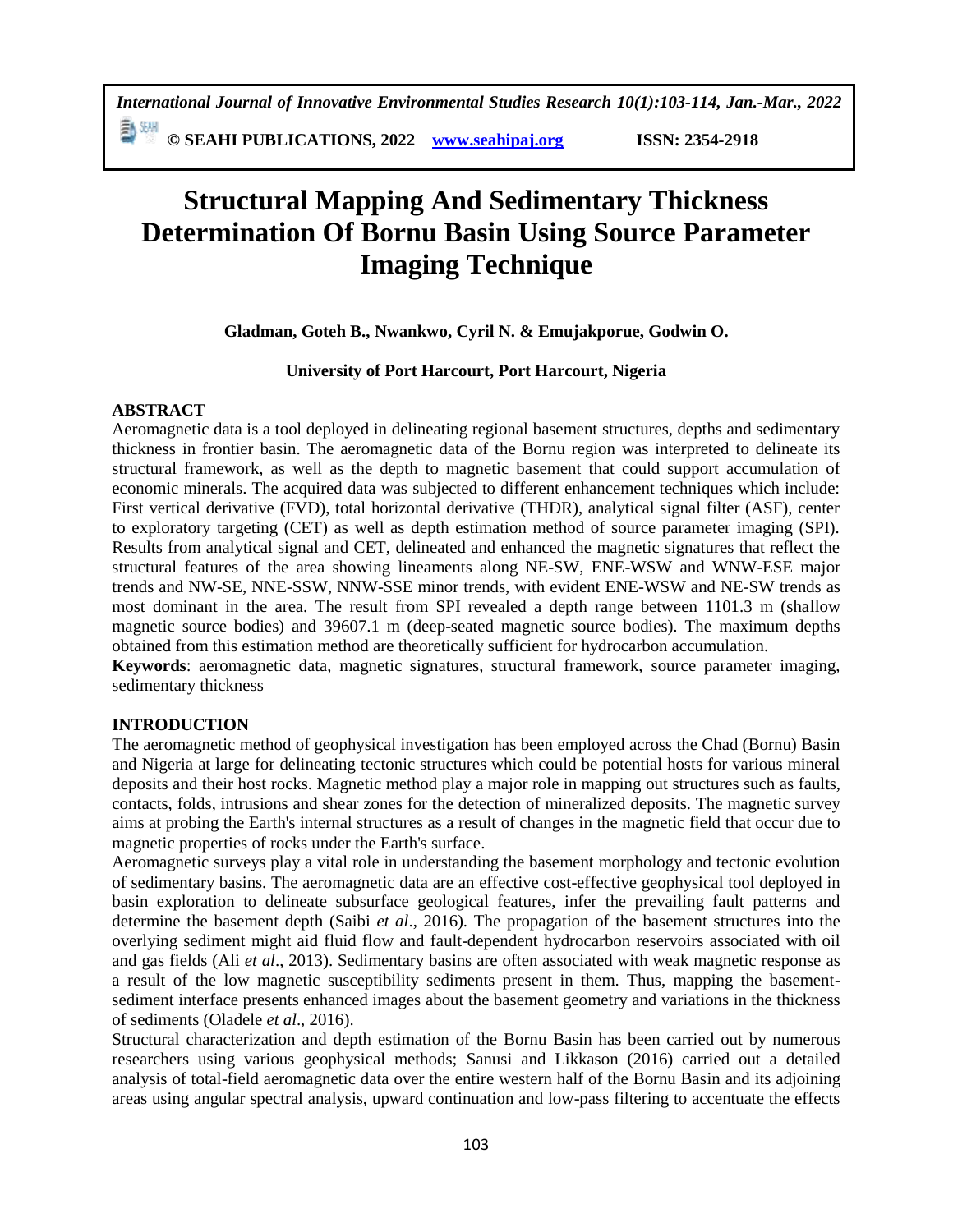of deep-seated structures within the area. Superposition of the inferred regional lineaments on the surface geology suggests that the inferred lineaments exerted structural control on the sedimentation pattern of the area. Spectral depth analysis of aeromagnetic data covering part of Chad Basin was undertaken by Adewumi *et al*. (2017) to estimate its sedimentary thickness. An average sedimentary thickness of 3.35 km, thought to be sufficient for hydrocarbon presence, was observed in their research. Lawal and Nwankwo (2017) evaluated the depth to the bottom of magnetic sources and heat flow from high resolution aeromagnetic data of part of Nigeria sector of the Chad Basin. The obtained result varies between 18.18 and 43.64 km. Also the heat flow parameters vary between 33.23 and 79.76  $mW/m<sup>2</sup>$ , while the geothermal gradient vary from 13.29 to 31.90 °C/km respectively.

This present study aims at the structural interpretation of aeromagnetic data of Bornu Basin to give further insight into the basement rock pattern, basin architecture, thickness of sediments using the Source Parameter Imaging (SPI) technique, as well as the features that could be trapped for hydrocarbon-bearing formation. The Source Parameter Imaging (SPI) of aeromagnetic fields over the area would differentiate and characterize regions of deep magnetic Basement (sources) from those of shallow magnetic basement and also to determine the depths to the magnetic sources.

#### **Geology and Location of Study Area**

The study area is bounded by latitude 12° to 13°N and longitude 12'30° to 13'30°E within parts of Chad Basin, Nigeria (Figure 1.1). The Nigerian sector of the Chad Basin, locally known as the Bornu Basin, is one of Nigeria's inland basins located in north eastern Nigeria. It covers about one-tenth of the total area of the Chad Basin, which is a regional large structural depression common to five countries (Cameroon, Central African Republic, Chad, Niger and Nigeria). The main structures are basement – involved and detached faults and simple symmetrical folds with NE-SW, NW-SE and E-W trends. The basin contains marine and continental sediments comprising the Bima Sandstone at the bottom, Gongila Formation, Fika Shale, Kerri-Kerri and Chad Formations (Obaje, 2009)**.** The basin is generally composed of feldspathic, coarse grained sandstones, with beds of quartz pebbles, siltstones, fossiliferous limestone beds, diatomite, clays and some layers of shale. (Okosun, 1995).



Figure 1 Geological map of the study area (Adapted from NGSA)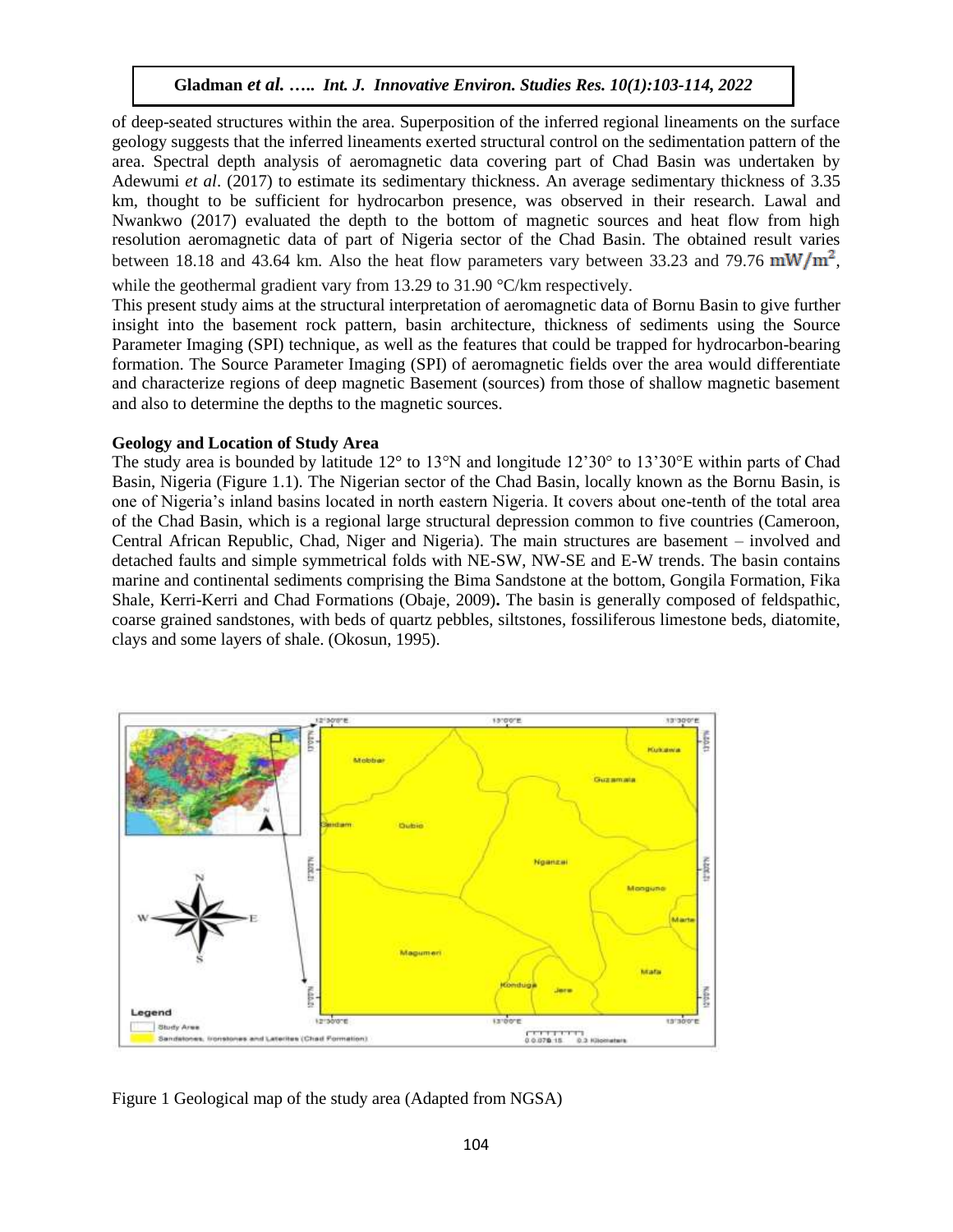# **MATERIALS AND METHOD**

# **Nature and Source of Data**

The survey of the area of study was carried between the years 2005 and 2009 by Fugro for Nigeria geological survey agency (NGSA). The data were obtained at an altitude of 0.10 km terrain clearance along a parallel traverse line spacing of 0.5 km oriented in NW-SE, with an azimuth of 135° and a tie line spacing of 2 km in NE-SW direction, with an azimuth of 45° from the true north. The geomagnetic gradient was removed from the data using the International Geomagnetic Reference Field (IGRF) formula for 2005. The data were then interpolated into rectangular grids to generate the total magnetic intensity (TMI) grid. Each TMI map is on a scale of 1:100,000 and half-degree sheets, covering an area of about 65x65  $km^2$  contoured mostly at 10 nT intervals. The high resolution aeromagnetic data of Gazubure (sheet 44), Dububali (sheet 45), Gubio (sheet 66) and Masu (sheet 67) used for this study were obtained from the NGSA and merged into a single TMI grid. The TMI map provided the basis for consequent application of enhancement filters required for detailed structural interpretation of the area under study. The Software application employed to interpret/analyze the data are the Oasis Montaj and the Surfer.

#### **Data Analysis and Interpretation techniques**

The data processing started with producing the Total Magnetic Intensity (TMI) map by adopting line gridding method, with further data enhancement method of separating the regional field from the total magnetic intensity field to obtain a residual data, using the first order polynomial fitting of least square method. Structural enhancement filters were then applied to the grid to locate edges and contacts of linear features. The edge detection method employed in this study include first vertical derivative (FVD), total horizontal derivative (THDR), analytic signal (AS) filter and centre to exploratory targeting (CET). Lineament extracted from the resultant maps were analyzed to infer the prevalent tectonic trends in the study area. Depths to magnetic sources were determined using the source parameter imaging (SPI) method.

**First Vertical Derivative (FDV):** This filtering transformation was executed on the aeromagnetic data so as to make more apparent the shallow related magnetic bodies. The filtering process is governed by the equation:

$$
\mathcal{F}\left[\frac{d^n \mathcal{G}}{dz^n}\right] = K^n \mathcal{F}(\mathcal{G})
$$

where  $n = 1$ , the nth order vertical derivative,  $\varnothing$  = field potential and  $F =$  Fourier transform. **Total Horizontal Derivative (THDR):** As suggested by Verduzco *et al*. (2004), the total horizontal derivative (THDR) used for edge detection can be given by

$$
THDR = \sqrt{(\frac{\partial M}{\partial x})^2 + (\frac{\partial M}{\partial y})^2}
$$

where  $\left(\frac{\partial M}{\partial x}\right)$  and  $\left(\frac{\partial M}{\partial y}\right)$  are the horizontal derivatives of the magnetic field. A tabular body generates total

horizontal derivative which tends to overlie the edges of the anomalous body, whether horizontal or vertical, and separated apart (Cordell and Grauch, 1985). The THDR is a good detector of shallow linear features since it only computes the first horizontal derivatives of the field in the x and y directions (Cooper and Cowan, 2008). The THDR was used in this study to enhance edges of near-surface structures like faults and fracture zones.

#### **Analytic Signal Filter (ASF)**

The analytic signal filter which generates a calculated magnetic anomaly improved map, that define edges (boundaries) of geological anomalous magnetization distribution, actually takes the magnitude of the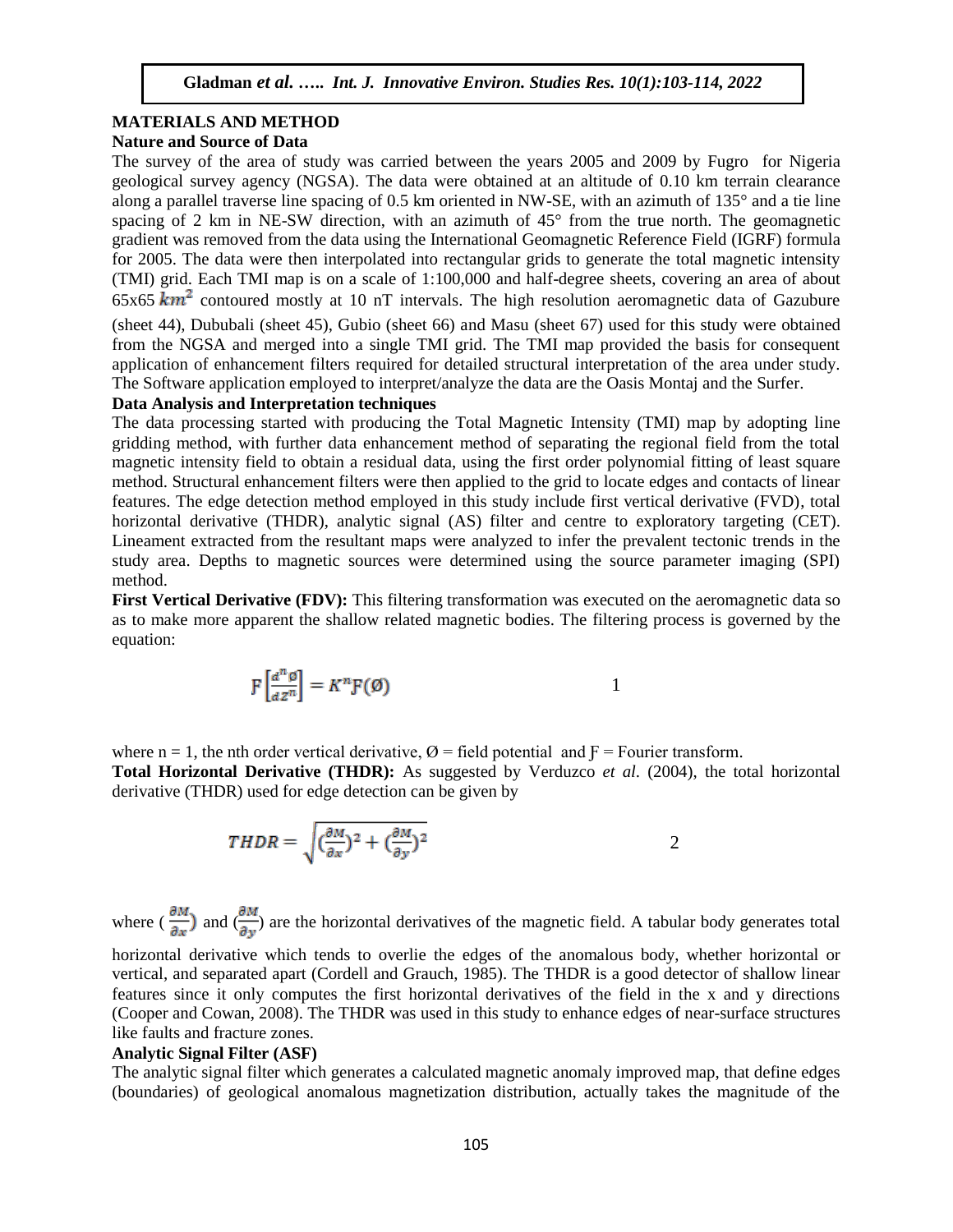square root of the vertical and horizontal components of the magnetic responses (Philips, 2000). The application of the analytic signal (total gradient) method gives good horizontal locations for structures independent of their magnetic latitude (Azizi *et al*., 2015). The method of analytic signal uses the derivatives of the magnetic field independent of the angles of strike, dip, inclination, declination and remanent magnetization (Debeglia and Corpel, 1997).

According to Roest *et al*. (1992), the amplitude of the three-dimensional analytic signal at location (x, y, z) can be obtained from the three orthogonal gradients of the total magnetic field using the equation:

$$
|A(x, y, z)| = [(\frac{dT}{dx})^2 + (\frac{dT}{dy})^2 + (\frac{dT}{dz})^2]^{1/2}
$$

where  $|A(x, y, z)|$  is the amplitude of the analytic signal at (x, y, z), T is the observed magnetic field at  $(x, y, z)$ .

#### **Center to Exploratory Targeting (CET)**

This procedure adopts the method of identifying linear structures within the aeromagnetic data through repeated map by-product forms that include standard deviation which determines magnetic variations, then phase symmetry to separate laterally continuous lines. Equation (4) below was adopted as the algorithm (Kovesi, 1991).

$$
\sigma = \sqrt{\frac{1}{N} \sum_{i=1}^{N} (x_i - \mu)^2}
$$

Afterward, the resultant lineaments are enhanced by suppressing noise and background signals using an amplitude thresholding.

### **Source Parameter Imaging (SPI)**

The SPI technique developed by Thurston and Smith (1997), which shows depths, susceptibility contrasts, edge locations, and dips, utilizes the relationship between source depth and the local wave number  $(K)$  of the observed field. The technique is that the inverse of depth is defined by the peaks of the local wavenumber for vertical contacts. The equation (5) below was the algorithm developed in calculating the source depth.

$$
Depth = \frac{1}{K_{\text{max}}} \tag{5}
$$

where  $K_{\text{max}}$  is the peak value of the local wavenumber K over the steep source.

The SPI map provides a better image of the basement-sediment interface. It was employed in this study to determine the depth to the causative sources.

#### **RESULTS AND DISCUSSIONS**

The total magnetic intensity (TMI) map is produced in different colours, with green to blue colour depicting low magnetic anomalies while red to pink colour depicts high anomalies. The total magnetic intensity map (Figure 2) of the study area exhibits magnetically heterogeneous (high and low) anomalies ranging from -70.4 to 228.1 nT. The variations in magnetic field intensity can be attributed to the changes in depth, magnetic susceptibility differences, degree of strike, angle of dip, plunge and lithology (Obiora *et al*., 2015). The lower portion of the area is predominantly of high anomaly while the upper part is dominated by low magnetic anomalies. Short wavelength anomalies with high frequency of occurrence are observed to dominate the North-eastern corner.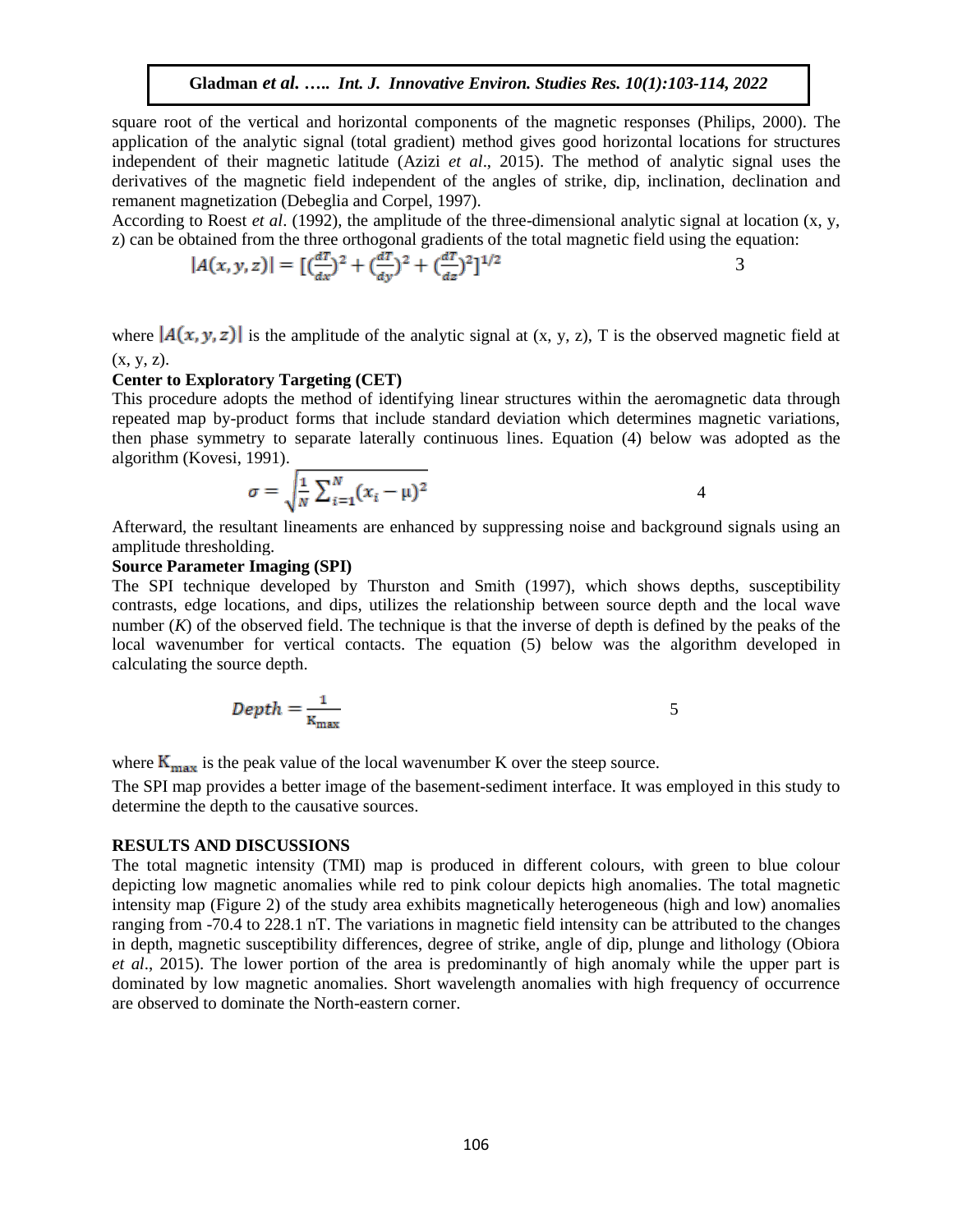$12°40'$  $12°50'$  $13°00$  $13°10'$  $13°20'$  $13°30'$ 3°00' 05-21 œ  $12^9$  $12°40°$  $06.21$ 1230  $12^{12}$ 06.c7 **GOCO**  $\frac{8}{1}$ 12"10" 1210 00.21 12°W  $13^{o}20'$  $13^{+}10^{4}$  $13°30'$  $72°30'$   $72°40$ <br>Scale 1:388621  $12°50$  $13°00$ **Total Magnetic Intensity (TMI) Map** 5  $9 + 5 - 10 - 15$ 20 n٦

**Gladman** *et al.* **…..** *Int. J. Innovative Environ. Studies Res. 10(1):103-114, 2022*

**Figure 2 Total magnetic intensity (TMI) map of the study area**

The 2D residual aeromagnetic map (Figure 3) of the area reveals anomalies with values ranging between - 77.6 to 65.6 nT, thus suggesting the area contains predominantly high residual anomalies and small portion of low residual magnetic anomalies. This indicates the presence of intrusive bodies in the area. High magnetic anomalies are observed in the eastern, southeastern, western and southwestern axes. This could be attributed to subsurface rock containing large magnetic response (Oghuma *et al.*, 2015). Low values of magnetic anomalies appear from the southern region through the central portion to the northern part of the map. This could be likely due to the presence of weak magnetic sources or sedimentary rocks (likely sandstone) in the area. Sedimentary rocks usually give low magnetic response (Clark, 1997). The residual map and TMI map exhibits similar features.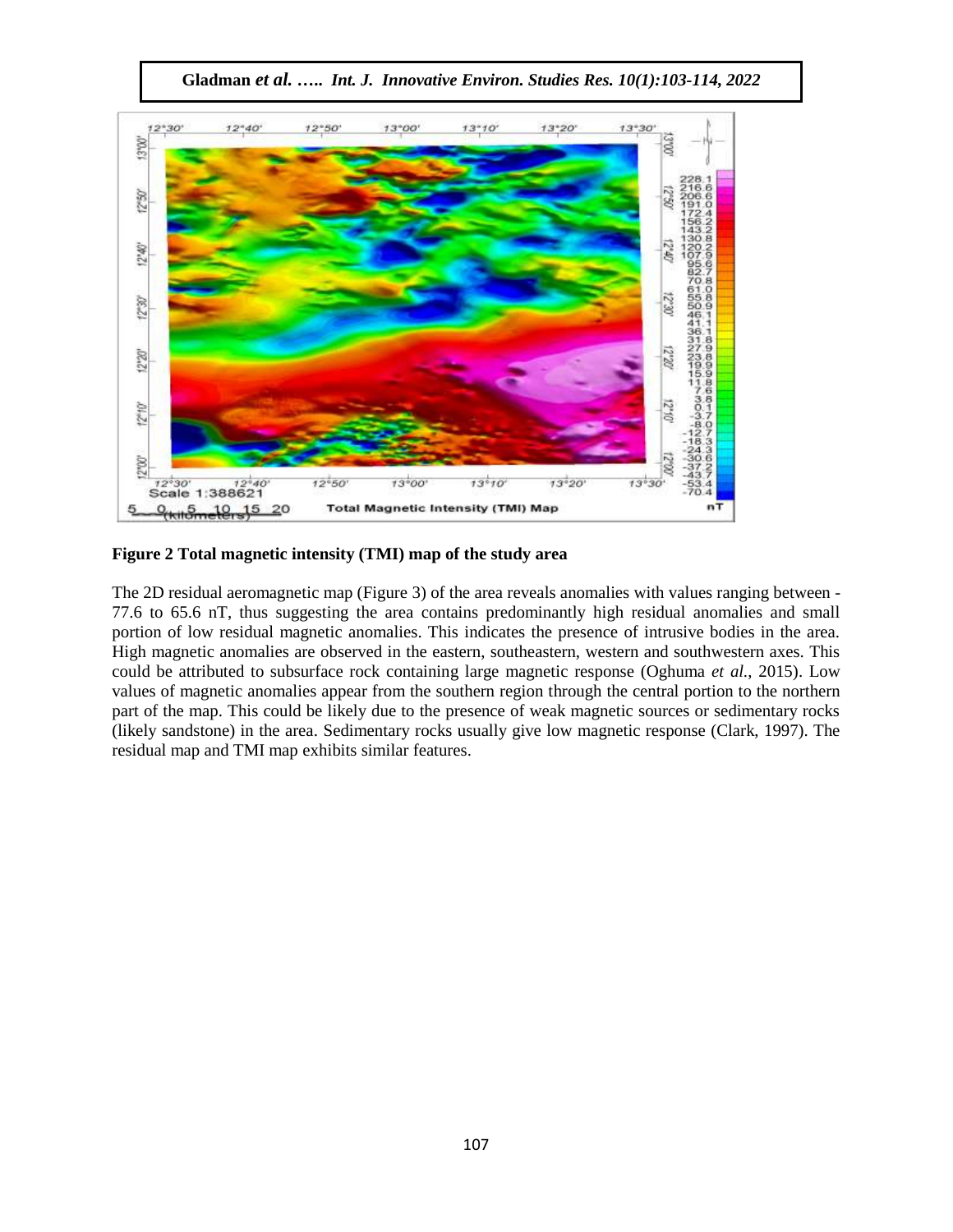

**Gladman** *et al.* **…..** *Int. J. Innovative Environ. Studies Res. 10(1):103-114, 2022*

**Figure 3. The 2D residual map of the study area**

The first vertical derivative map (Figure 4) enhances shallow geologic sources within the area and gives a good representation of near surfaces structures such as structural lineaments (faults and joints) and igneous intrusions that could be associated with mineralization systems in the area and determines the precise border between lithological units. Magnetic anomalies of values varying from -0.047 to 0.037 nT/m are observed on the FVD map. The northern and southern regions in the study area as characterized by magnetic highs also correspond to regions with high fracture density and having fractures generally trending NE-SW and NW-SE; these likely represent dykes, sills, faults, joints, etc. The patterns and shapes of the curvilinear nature of some of the features observed at the northern part of the area under study might represent undulating folds which can serve as structural traps for hydrocarbon maturation within the study area.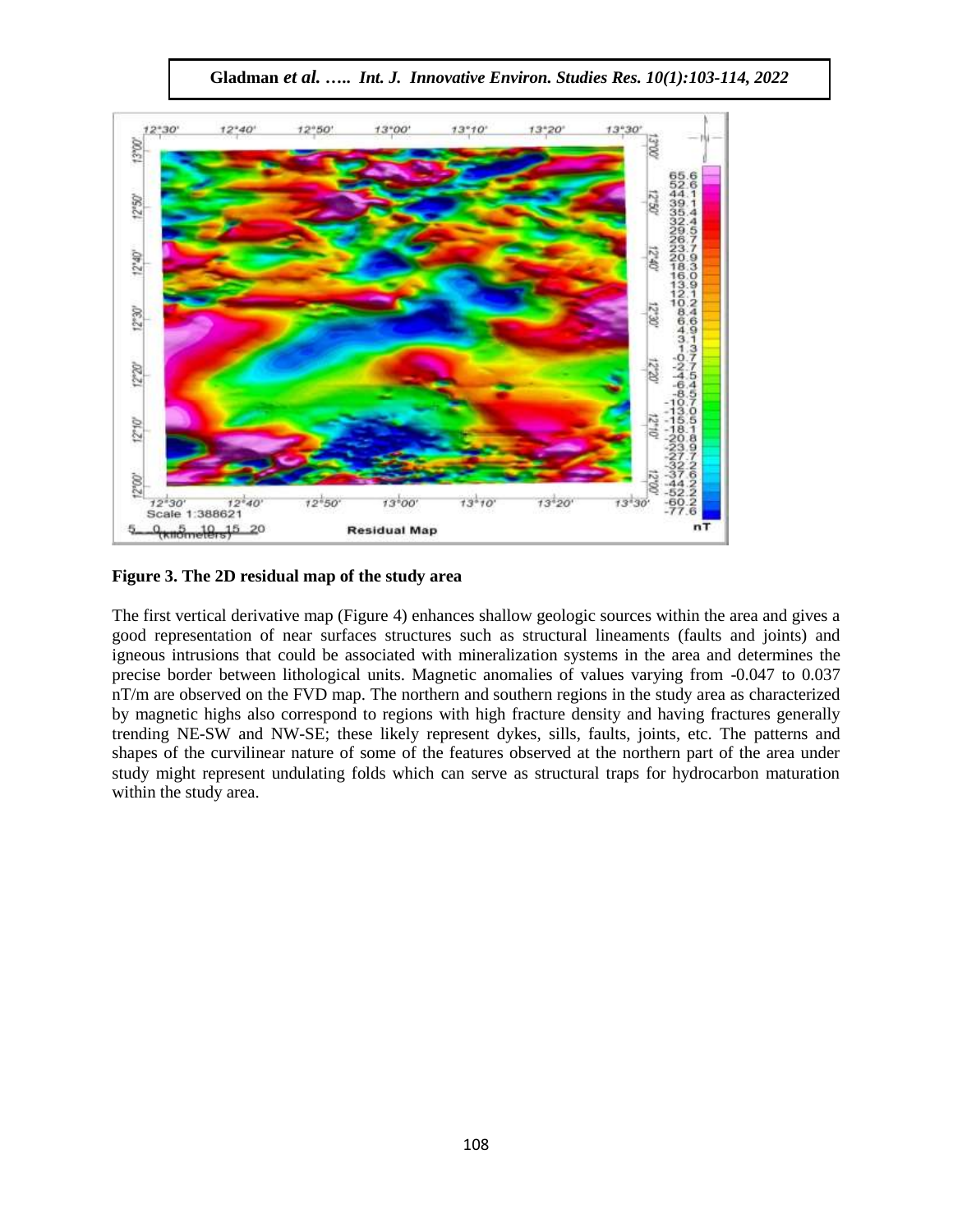$12 - 40'$  $12°50'$  $13°00°$  $13 - 10$  $13°20'$ 13-30 13'00'  $\begin{array}{c} 0.037 \\ 0.026 \\ 0.016 \\ 0.016 \\ 0.016 \\ 0.016 \\ 0.016 \\ 0.017 \\ 0.010 \\ 0.000 \\ 0.000 \\ 0.000 \\ 0.000 \\ 0.000 \\ 0.000 \\ 0.000 \\ 0.000 \\ 0.000 \\ 0.000 \\ 0.000 \\ 0.000 \\ 0.000 \\ 0.003 \end{array}$ 12% 83 12°40' 0,50 530  $12°30'$  $0.002$ <br>0.002<br>0.001  $\mathbb{R}$  $x_{31}$  $-0.000$ <br>  $-0.002$ <br>  $-0.003$ <br>  $-0.005$ <br>  $-0.006$ <br>  $-0.006$  $12*10'$ 01 eZ 1  $-0.007$ <br> $-0.009$ <br> $-0.010$ <br> $-0.012$  $-0.014$ <br> $-0.016$ <br> $-0.019$ <br> $-0.023$ 12°00' 00.2  $13 - 10$  $13^{+20}$  $13^{+30}$  $12^{\circ}30$  $12*40$  $12 - 50$  $13^{+00}$  $-0.031$  $0.047$ Scale 1:374667 10000 20000 **First Vertical Derivative Map** nT/m 5000 0

**Gladman** *et al.* **…..** *Int. J. Innovative Environ. Studies Res. 10(1):103-114, 2022*

**Figure 4** The first vertical derivative (FVD) map of the study area

The horizontal derivative field (Figure 5 and Figure 6) locates and maps the major anomalies within the study area as a measure of the degree of distortion to the magnetic signatures. Observation of the derivative maps reveal that the derivative in the x-direction intensifies anomalies trending in the xdirection while that in the y-direction enhances the features trending in the y-direction. The first horizontal derivative (x-direction) map (Figure 5) has magnetic anomalies ranging from -0.018 to 0.018 nT/m, while the second horizontal (y-direction) map (Figure 6) has anomaly values ranging from -0.038 to 0.039 nT/m. The effect of basement features showing linear structure with an averagely high susceptibility with short wavelenghts can be delineated in the northern and southern part of the study area thereby indicating shallow sedimentation. Major structures delineated on the two maps trend NE-SW, NW-SE and E-W, corresponding to the ones observed on the vertical derivative maps.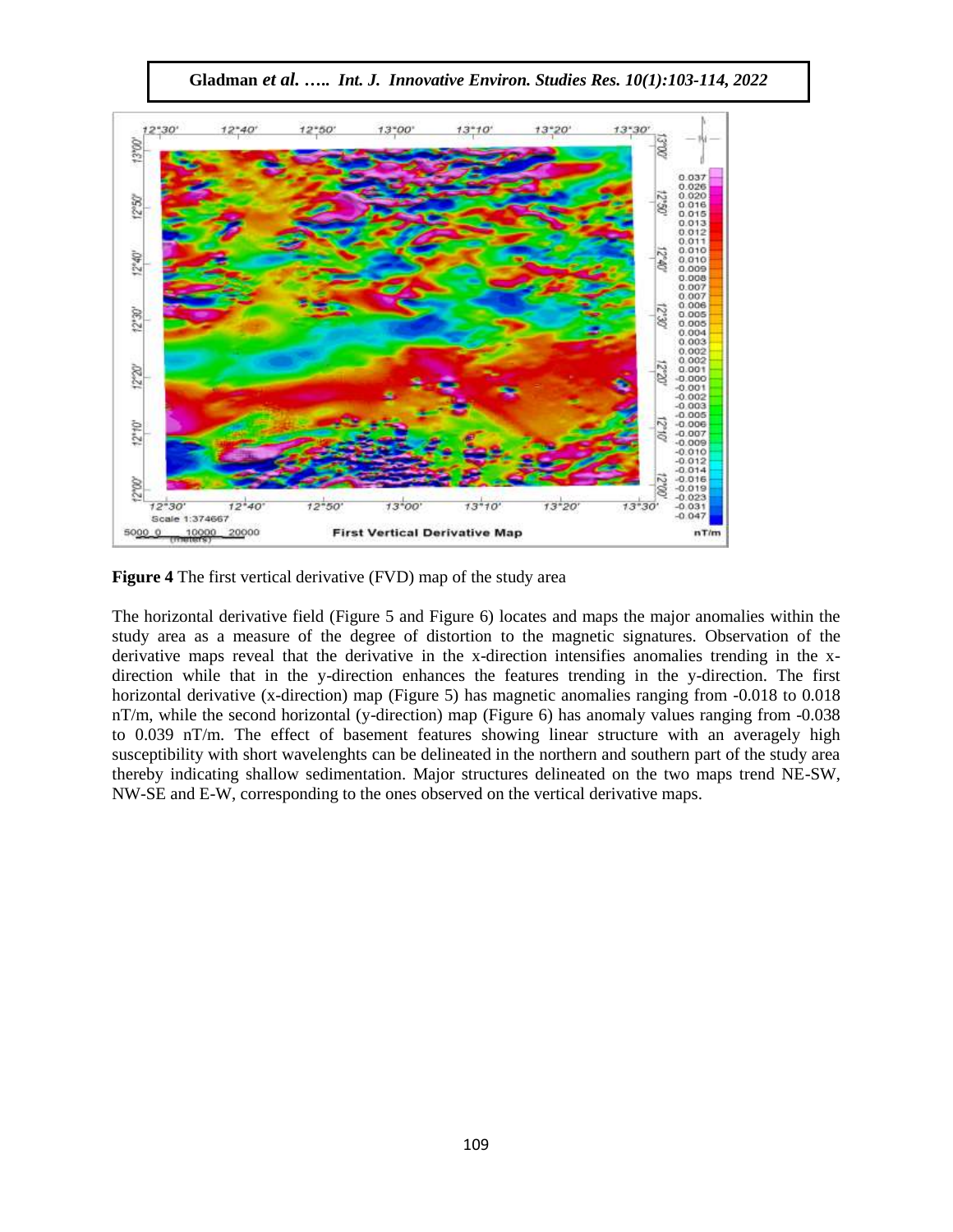

**Gladman** *et al.* **…..** *Int. J. Innovative Environ. Studies Res. 10(1):103-114, 2022*

**Figure 5 First Horizontal Derivative (X-direction) Map**

The analytical signal map (Figure 7) exposes the variations in amplitudes of the magnetic anomalies which help in delineating the study area into regions of outcrop, intermediate structures and basement under the influence of thick sedimentation. Three regions can be clearly observed; regions whole amplitude responses are high ranging from 0.022 to 0.085 nT/m which could be made up of sandstone, ironstone and laterite (Figure 1) at the northern and southern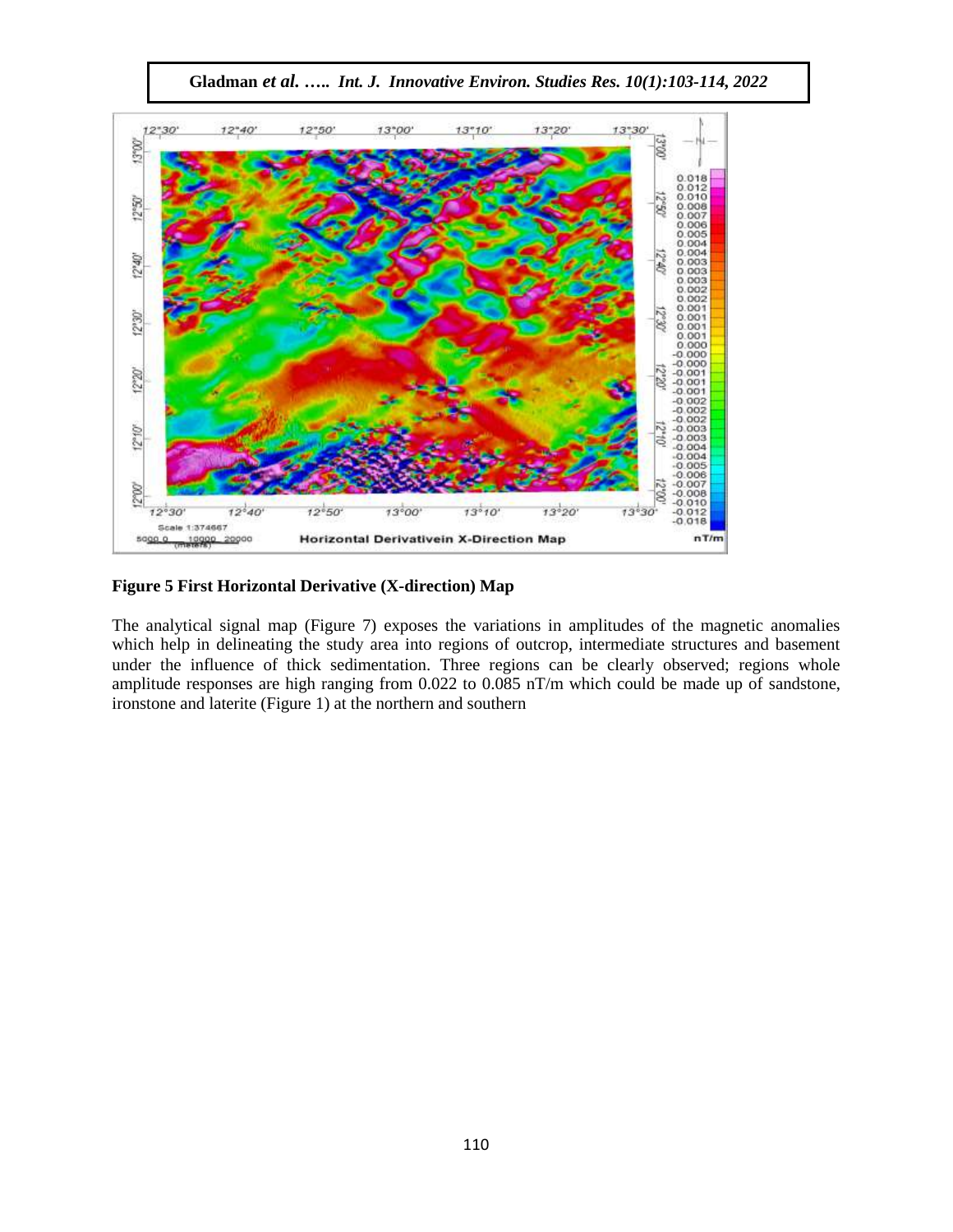

**Gladman** *et al.* **…..** *Int. J. Innovative Environ. Studies Res. 10(1):103-114, 2022*

**Figure 6 Second Horizontal Derivative (Y-Direction) Map**



# **Figure 7** Analytical signal map

parts of the study area; regions of intermediate (between high and low) ranging from 0.014 - 0.018 nT/m and regions whose amplitude are low ranging from 0.004 - 0.012 nT/m, which represents regions with relatively good sedimentation at the central part of the study area.

The lineaments exhibited by the vectorization map (Figure 8) reveal the rocks (likely sandstone and ironstone)(Figure 1) that occupy the northern and southern parts of the study area are highly deformed as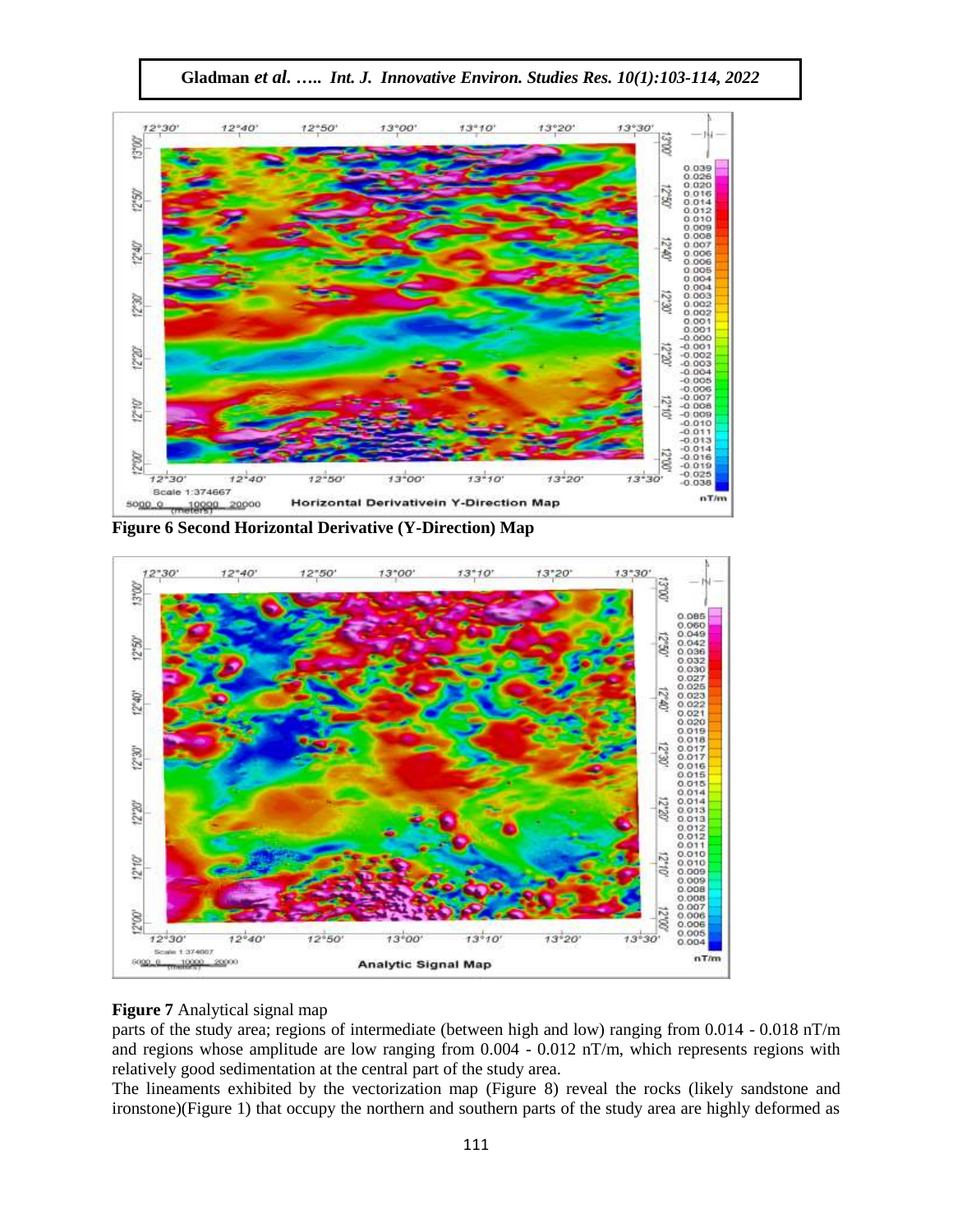compared with the central part covered by cretaceous sedimentation. The lineament map reveals that the most prominent lineaments delineated trend NE-SW, NW-SE, NNE-SSW and NNW with few traces of N-S direction.

The Basement depth determination via employing the Source Parameter Imaging (SPI) method reveals depth variations to different anomalous sources and thickness of sediments across the basin. A clear image of the rugged topography of the basement is revealed on the SPI map (Figure 9). The estimated depth result for the aeromagnetic data varies from 1005.48m (shallow magnetic anomalous bodies) to 3962.93m (deep lying magnetic anomalous bodies).

Two major basement depressions (mini-basins) were mapped in the area, and are located at the western and eastern parts of the study area. The basement uplifts in the area influenced the faulting and trapping mechanisms. The sedimentary thickness (3.9 km) in the area is given by the estimated depth to basement in the mini-basins. The depth range obtained in this study is in close agreement with earlier values obtained in the basin by other researchers (Okonkwo *et al*., 2012; Aderoju *et al*., 2016).



**Figure 8. Center to exploratory targeting (CET) map showing the lineaments in the study area**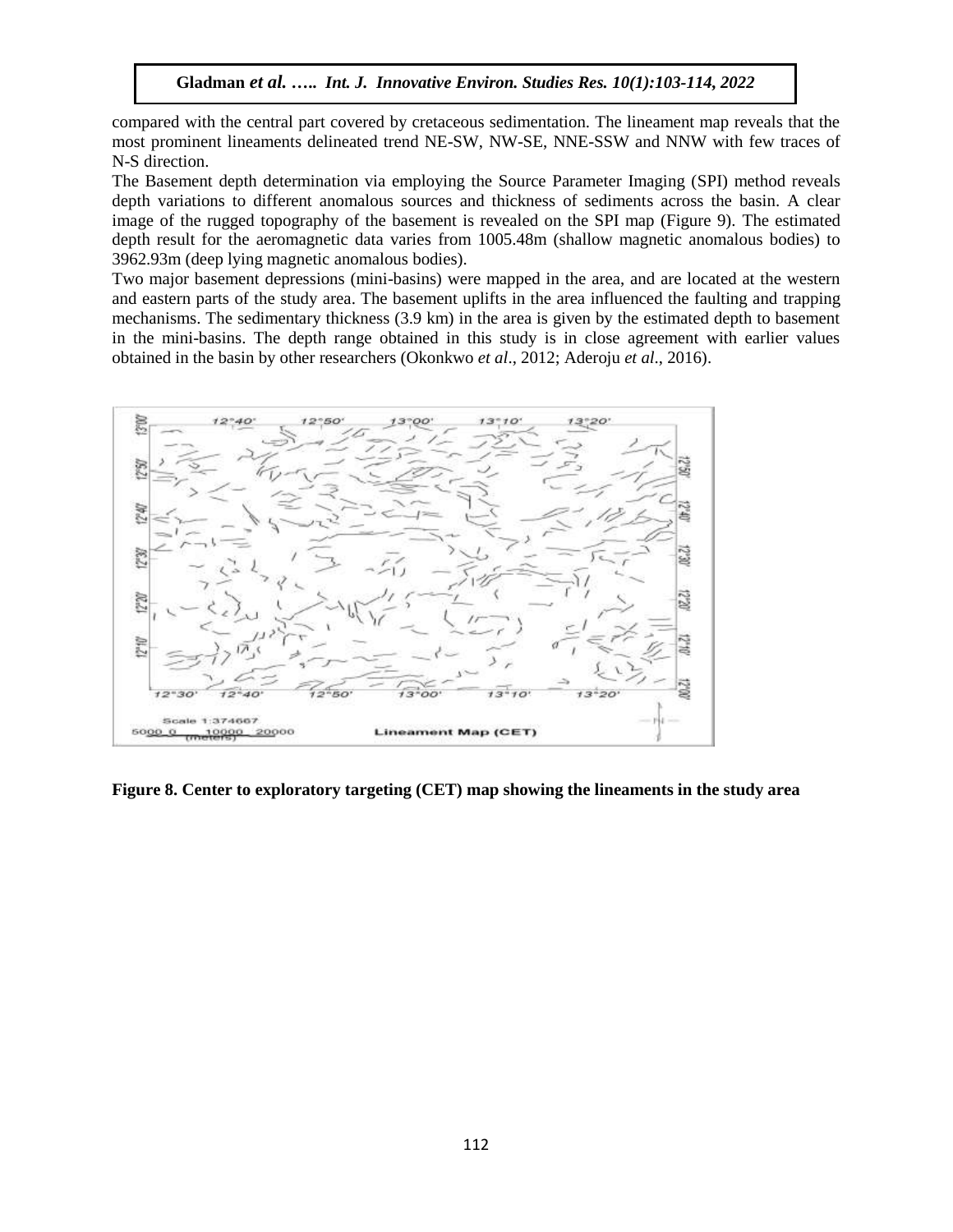

#### **Figure 9. Source Parameter Imaging (SPI) aeromagnetic map**

The presence of shallow and deep-seated structures can be attributed to the occurrence of faults and fracture networks, with significant trends in the NE-SW, NW-SE, NNE-SSW and NNW directions and few traces of N-S direction. The estimated depth to basement of 3.9 km in thickness of sediments in the basin is considered to be sufficient for hydrocarbon accumulation. These features gave an insight into understanding the geological settings of the area.

#### **CONCLUSIONS**

The aeromagnetic data covering parts of the Bornu Basin have been analyzed and interpreted qualitatively and quantitatively in details. Variations between high and low anomalies in the area as revealed in the magnetic signatures on the maps, indicate variations in the magnetic susceptibility of the underneath basement and sedimentary rocks.

#### **REFERENCES**

- Aderoju, A. B., Ojo, S.B., Adepelumi, A. A. and Edino, F. (2016): A Reassessment of Hydrocarbon Prospectivity of the Chad Basin, Nigeria, using Magnetic Hydrocarbon Indicators from High Resolution Aeromagnetic Imaging. Ife Journal of Science, Vol. 18, No. 2.
- Adewumi, T., Salako, K. A., Salami, M. K., Mohammed, M. A. and Udensi, E. E. (2017): Estimation of Sedimentary Thickness using Spectral Depth Analysis of Aeromagnetic Data over Part of Bornu Basin, Northeast, Nigeria. Asian Journal of Physics and chem. Sciences 2(1):1-8.
- Ali, M. Y., Watts, A. B. and Farid, A. (2013) Gravity anomalies of the United Arab Emirates: implications for basement structures and infra-Cambrian salt distribution. GeoArab. 18(4)49-80.
- Azizi, M., Saibi, H. and Cooper, G. R. J. (2015). Mineral and structural mapping of Aynak-Logar Valley (Eastern Afganistan) from hyperspectral remote sensing data and aeromagnetic data. Arab J. Geosci., 8, pp. 10911-10918.